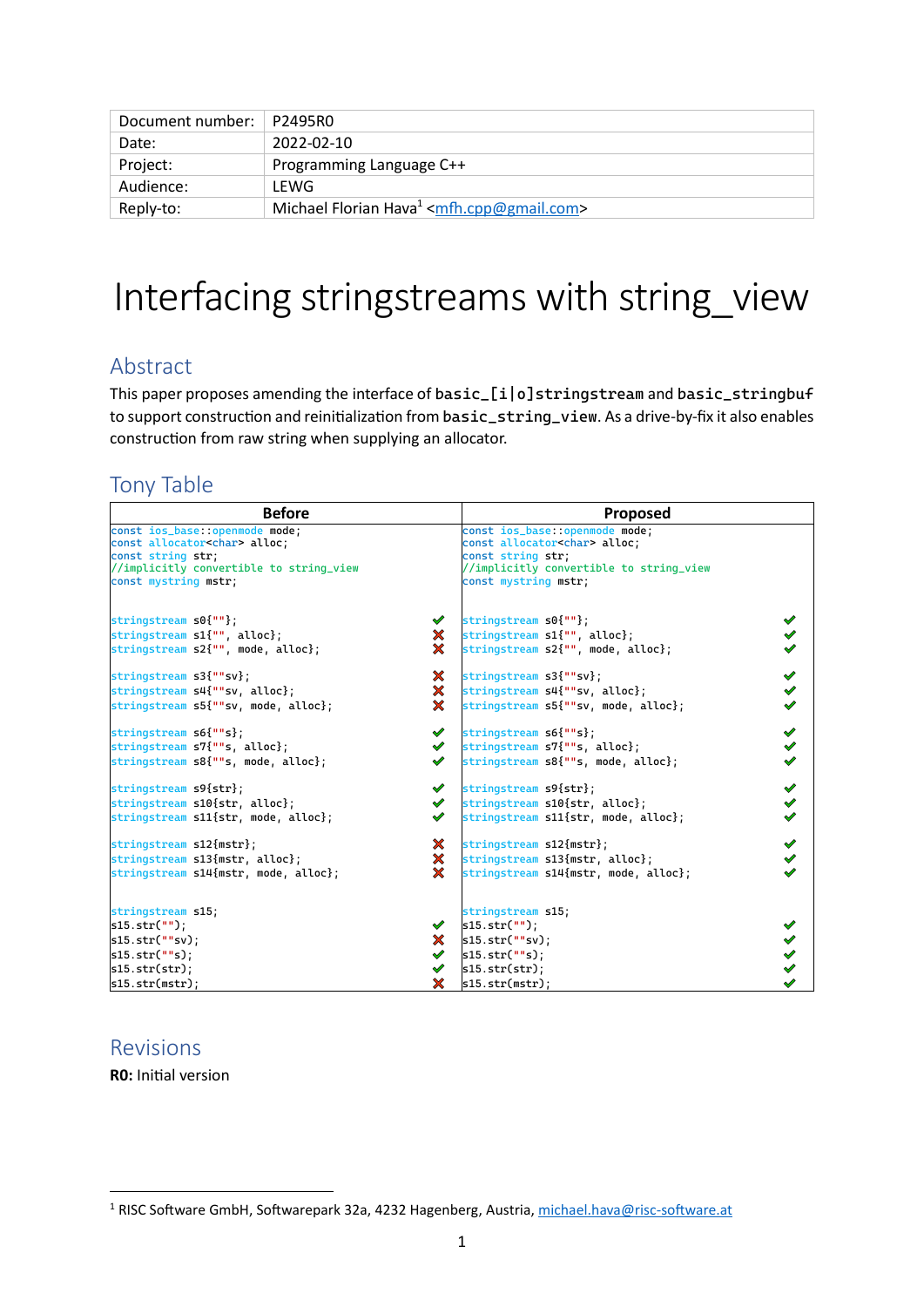# **Motivation**

[\[string.view\]](http://eel.is/c%2B%2Bdraft/string.view) specifies basic\_string\_view, a vocabulary type template that represents an immutable reference to some string-like object. Unless a string can be moved from source to target, it is generally advisable to pass "immutable stringy inputs" by basic\_string\_view. Doing so obviates the need for multiple overloads and enables support for user-defined types.

[string.streams] specifies the class templates basic\_[i|o]stringstream and basic\_stringbuf to represent streams operating on/buffers owning a string. These classes predate the introduction of basic\_string\_view and therefore only support basic\_string in their interfaces. Partial support for raw strings is provided by implicitly constructing a basic\_string and then moving it.

This leads to an embarrassing problem when following the aforementioned recommendation: Every basic\_string\_view and user-defined string type must be explicitly converted to a temporary basic\_string that is then moved into the respective constructor/member function. This paper aims to solve these issues by introducing direct support for basic\_string\_view.

# Design space

As all classes in [\[string.streams\]](http://eel.is/c%2B%2Bdraft/string.streams) adhere to the following fragment for the context of construction/reinitialization from a string, the potential design is presented in terms of CLASS:

| template <typename alloc="" chart,="" traits,="" typename=""></typename>                                                   |                         |
|----------------------------------------------------------------------------------------------------------------------------|-------------------------|
| struct CLASS {                                                                                                             |                         |
| //constructors interfacing with stringy inputs                                                                             |                         |
| explicit CLASS(const basic_string <chart, alloc="" traits,="">&amp;, ios_base::openmode = /*def*/);</chart,>               |                         |
|                                                                                                                            |                         |
| template <typename salloc=""></typename>                                                                                   |                         |
| CLASS(const basic_string <chart, salloc="" traits,="">&amp;, const Alloc&amp;);</chart,>                                   | 2                       |
|                                                                                                                            |                         |
| template <typename salloc=""></typename>                                                                                   |                         |
| CLASS(const basic_string <chart, salloc="" traits,="">&amp;, ios_base::openmode, const Alloc&amp;);</chart,>               | $\overline{\mathbf{3}}$ |
|                                                                                                                            |                         |
| template <typename salloc=""></typename>                                                                                   |                         |
| requires(!std::is_same_v <alloc, salloc="">)</alloc,>                                                                      |                         |
| explicit CLASS(const basic_string <chart, salloc="" traits,="">&amp;, ios_base::openmode = <math>/*def*/</math>);</chart,> |                         |
|                                                                                                                            |                         |
| explicit CLASS(basic_string <chart, alloc="" traits,="">&amp;&amp;, ios_base::openmode = <math>/*def*/</math>);</chart,>   |                         |
|                                                                                                                            |                         |
| //reinitialization of internal string                                                                                      |                         |
| void str(const basic_string <chart, alloc="" traits,="">&amp;);</chart,>                                                   | 6                       |
|                                                                                                                            |                         |
| template <typename salloc=""></typename>                                                                                   |                         |
| requires(!std::is_same_v <alloc, salloc="">)</alloc,>                                                                      |                         |
| void str(const basic_string <chart, salloc="" traits,="">&amp;);</chart,>                                                  |                         |
|                                                                                                                            |                         |
| void str(basic_string <chart, alloc="" traits,="">&amp;&amp;);</chart,>                                                    |                         |

The constructor and member function overloads can roughly be classified as follows:

| <b>No</b>       | <b>Description</b>                                                                                                   |  |
|-----------------|----------------------------------------------------------------------------------------------------------------------|--|
|                 | Copying the string.                                                                                                  |  |
| 2 <br>$\vert$ 3 | Copying the string, input may have different allocator. Invalid for const $CharT *$ .                                |  |
| $\overline{4}$  | Equal to $\blacksquare$ but input has different allocator. Invalid for const CharT $\star$ .                         |  |
| 5 <sub>5</sub>  | Moving the string, used for const CharT $*$ .                                                                        |  |
| 6               | Copying the string.                                                                                                  |  |
| $\overline{7}$  | Equal to $\begin{bmatrix} 6 \\ 6 \end{bmatrix}$ but input has different allocator. Invalid for const CharT $\star$ . |  |
| 8               | Moving the string, used for const CharT *.                                                                           |  |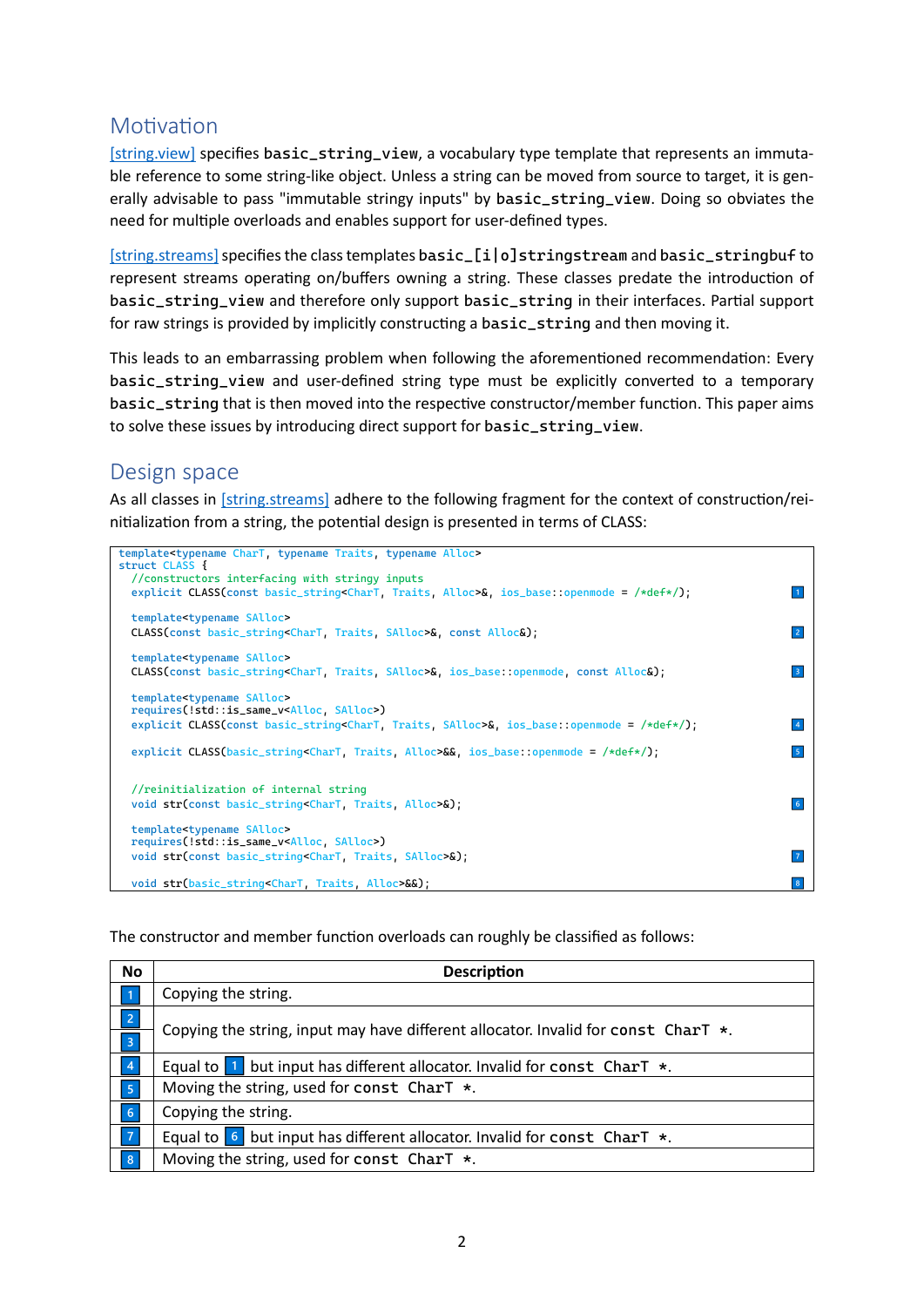There are several possible designs to add support for basic\_string\_view, some of which also fix the unsupported construction from const CharT \* in .

### Option 1: Add additional overloads

Introduce basic\_string\_view-overloads for . The overloads to need special treatment to resolve an ambiguity as both basic\_string and basic\_string\_view are implicitly constructible from const CharT \*, for which there are three possible approaches:

#### Option 1a: Additional raw string overloads

Introduce dedicated const CharT \* overloads for – overload resolution for existing usages of const CharT  $*$  changes from  $\begin{array}{|c|c|} 5 & 8 & \text{to the new semantically equivalent overloads.} \end{array}$ 

```
//add to existing class definition:
explicit CLASS(const CharT *, ios_base::openmode = /*def*/);
explicit CLASS(basic_string_view<CharT, Traits>, ios_base::openmode = /*def*/);
CLASS(basic_string_view<CharT, Traits>, const Alloc&);
CLASS(basic_string_view<CharT, Traits>, ios_base::openmode, const Alloc&);
void str(const CharT *);
void str(basic_string_view<CharT, Traits>);
```
#### Option 1b: Restricting new overloads

Restrict the new overloads of ; handling of a single const CharT \* is unchanged. Parameters implicitly convertible to basic\_string\_view are **not** supported by this approach!

```
//add to existing class definition:
explicit CLASS(same_as<br/>basic_string_view<CharT, Traits>> auto, ios_base::openmode = /*def*/);
CLASS(basic_string_view<CharT, Traits>, const Alloc&);
CLASS(basic_string_view<CharT, Traits>, ios_base::openmode, const Alloc&);
```
void str(same\_as<br/>basic\_string\_view<CharT, Traits>> auto);

#### Option 1c: Restricting existing overloads

Restrict the existing ; const CharT \* is handled by the overloads of . Depending on the implementation strategy, this might result in an ABI break.

```
//add to existing class definition:
explicit CLASS(basic_string_view<CharT, Traits>, ios_base::openmode = /*def*/);
CLASS(basic_string_view<CharT, Traits>, const Alloc&);
CLASS(basic_string_view<CharT, Traits>, ios_base::openmode, const Alloc&);
void str(basic_string_view<CharT, Traits>);
//add constraints to existing constructors/member functions:
explicit CLASS(const same_as<basic_string<CharT, Traits, Alloc>> auto&, ios_base::openmode = /*def*/);
explicit CLASS(same_as<basic_string<CharT, Traits, Alloc>> auto&&, ios_base::openmode = /*def*/);
void str(const same_as<br/>basic_string<CharT, Traits, Alloc>> auto&);
void str(same assbasic stringsCharT, Traits, Alloc>> auto&&)
```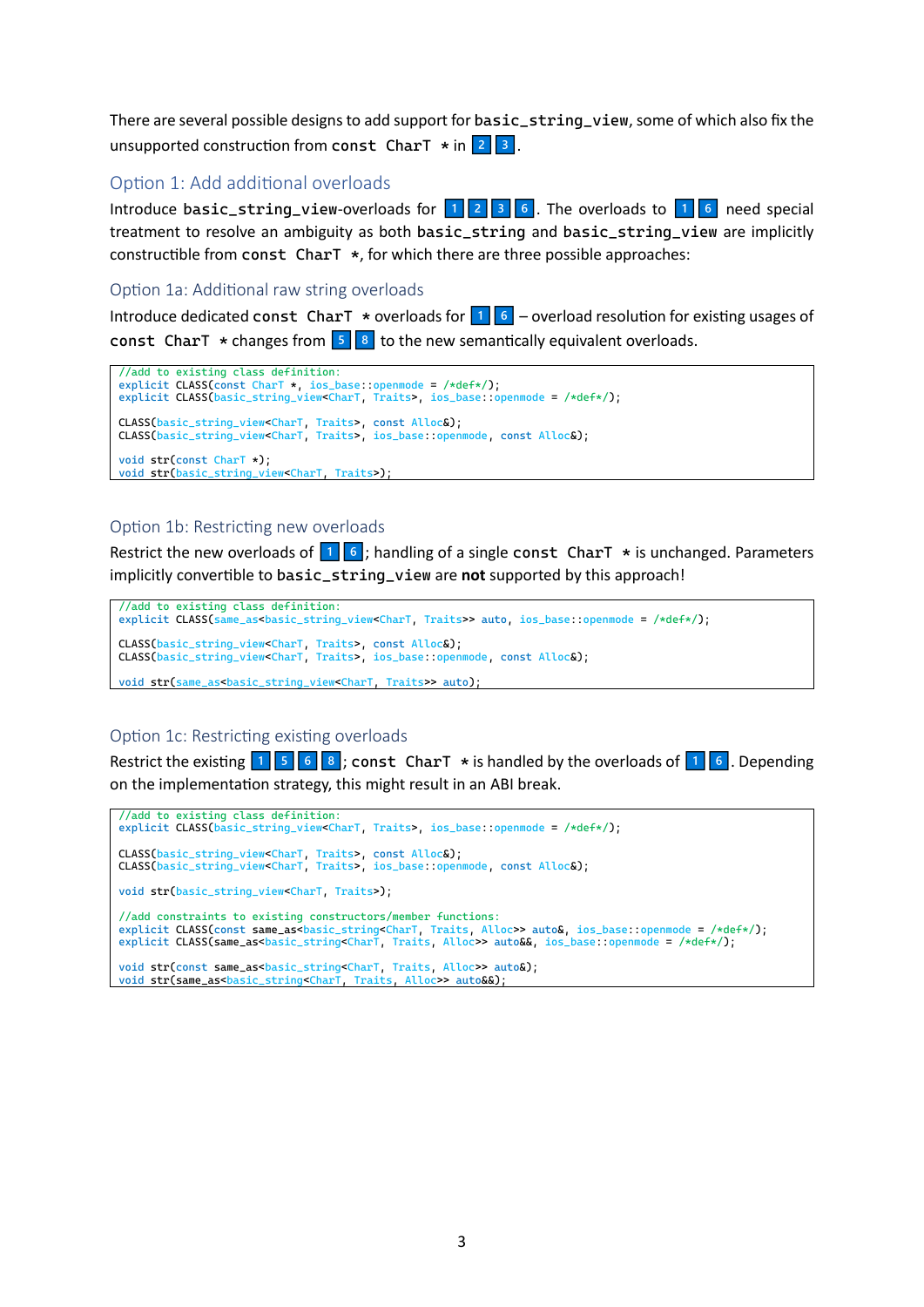#### Option 2: Replace existing constructors and member functions

Switch the first parameter type of to basic\_string\_view; remove as they are no longer needed; restrict to disambiguate handling of const CharT \* with . These extensive changes result in an ABI break.

```
//replace existing constructors/member functions:
explicit CLASS(basic_string_view<CharT, Traits>, ios_base::openmode = /*def*/);
CLASS(basic_string_view<CharT, Traits>, const Alloc&);
CLASS(basic_string_view<CharT, Traits>, openmode, const Alloc&);
explicit CLASS(same_as<br/>basic_string<CharT, Traits, Alloc>> auto&&, ios_base::openmode = /*def*/);
void str(basic_string_view<CharT, Traits>);
void str(same_as<br/>basic_string<CharT, Traits, Alloc>> auto&&);
```
#### Recommendation

We propose **Option 1a** as it enables the functionality whilst avoiding ABI breaks. The selected design changes overload resolution for raw strings, but the resulting overload is semantically equivalent to the existing behavior.

## Impact on the Standard

This proposal is a pure library addition. Existing standard library classes are modified in a non-ABI-breaking way.

## Implementation Experience

All options have been implemented on [\[https://godbolt.org/z/49xdWEKG4\]](https://godbolt.org/z/49xdWEKG4) to evaluate the resulting overload sets. The proposed design has been implemented on a fork of the MS-STL [\[https://github.com/MFHava/STL/tree/P2495\]](https://github.com/MFHava/STL/tree/P2495).

## Proposed Wording

Wording is relative to  $[M4901]$ . Additions are presented like this, removals like this.

[version.syn]

In [version.syn], add:

#define \_\_cpp\_lib\_sstream\_from\_string\_view YYYYMML //also in <sstream>

Adjust the placeholder value as needed to denote this proposal's date of adoption.

#### [stringbuf.general]

In [stringbuf.general], in the synopsis, add the proposed overloads:

```
...
   // 29.8.2.2, constructors
   basic_stringbuf() : basic_stringbuf(ios_base::in | ios_base::out) {}
   explicit basic_stringbuf(ios_base::openmode which);
   explicit basic_stringbuf(
    const basic_string<charT, traits, Allocator>& s,
    ios_base::openmode which = ios_base::in | ios_base::out);
   explicit basic_stringbuf(const Allocator& a)
     : basic_stringbuf(ios_base::in |ios_base::out, a) {}
   basic_stringbuf(ios_base::openmode which, const Allocator& a);
   explicit basic_stringbuf(
    basic_string<charT, traits, Allocator>&& s,
    ios_base::openmode which = ios_base::in | ios_base::out);
   template<class SAlloc>
      basic_stringbuf(
        const basic_string<charT, traits, SAlloc>& s, const Allocator& a)
         : basic_stringbuf(s, ios_base::in | ios_base::out, a) {}
   template<class SAlloc>
```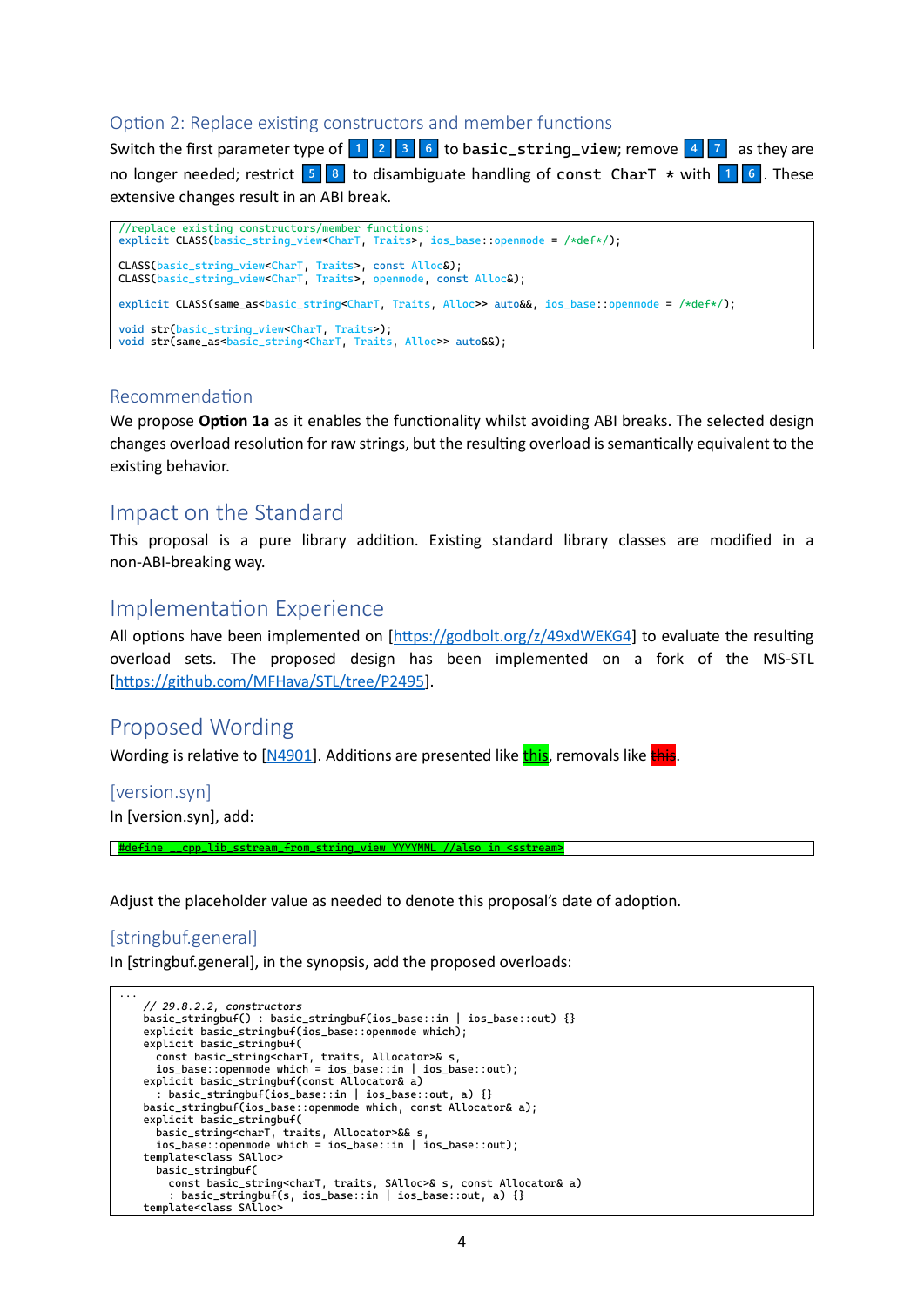| basic_stringbuf(                                                                           |
|--------------------------------------------------------------------------------------------|
| const basic_string <chart, salloc="" traits,="">&amp; s,</chart,>                          |
| ios_base::openmode which, const Allocator& a);                                             |
| template <class salloc=""></class>                                                         |
| explicit basic_stringbuf(                                                                  |
| const basic_string <chart, salloc="" traits,="">&amp; s,</chart,>                          |
| $ios\_base::openmode which = iso\_base::in   iso\_base::out);$                             |
| explicit basic_stringbuf(const_charT*_s,                                                   |
|                                                                                            |
| explicit basic_stringbuf(basic_string_view <chart, traits=""> s,</chart,>                  |
| ios base::openmode which = ios base::in   ios base::out):                                  |
| basic_stringbuf(basic_string_view <chart, traits=""> s, const Allocator&amp; a)</chart,>   |
| : basic_stringbuf(s, ios_base::in   ios_base::out, a) {}                                   |
| basic_stringbuf(basic_string_view <chart, traits=""> s, ios_base::openmode which,</chart,> |
| const Allocator& a);                                                                       |
| $basic_stringbuf$ (const basic_stringbuf&) = delete;                                       |
| basic_stringbuf(basic_stringbuf&& rhs);                                                    |
| basic_stringbuf(basic_stringbuf&& rhs, const Allocator& a);                                |
|                                                                                            |
|                                                                                            |
| $\frac{1}{29.8.2.4}$ , getters and setters                                                 |
| allocator_type qet_allocator() const noexcept;                                             |
|                                                                                            |
| basic_string <chart, allocator="" traits,=""> str() const &amp;;</chart,>                  |
| template <class salloc=""></class>                                                         |
| basic_string <chart,traits,salloc> str(const SAlloc&amp; sa) const;</chart,traits,salloc>  |
| basic_string <chart, allocator="" traits,=""> str() &amp;&amp;;</chart,>                   |
| basic_string_view <chart, traits=""> view() const noexcept;</chart,>                       |
|                                                                                            |
| void str(const basic_string <chart, allocator="" traits,="">&amp; s);</chart,>             |
| template <class salloc=""></class>                                                         |
| void str(const basic_string <chart, salloc="" traits,="">&amp; s);</chart,>                |
| void str(basic_string <chart, allocator="" traits,="">&amp;&amp; s);</chart,>              |
| void str(const charT* s):                                                                  |
| void str(basic_string_view <chart, traits=""> s);</chart,>                                 |

# [stringbuf.cons]

#### In [stringbuf.cons]:

| template <class salloc=""></class>                                                                                                            |
|-----------------------------------------------------------------------------------------------------------------------------------------------|
| explicit basic_stringbuf(                                                                                                                     |
| const basic_string <chart, salloc="" traits,="">&amp; s,</chart,>                                                                             |
|                                                                                                                                               |
| $ios\_base$ ::openmode which = ios_base::in   ios_base::out);                                                                                 |
| 8 Constraints: is_same_v <salloc, allocator=""> is false.</salloc,>                                                                           |
| 9 Effects: Initializes the base class with basic_streambuf()(29.6.3.2), mode with which, and buf with s, then calls init_buf_ptrs().          |
|                                                                                                                                               |
|                                                                                                                                               |
| explicit basic_stringbuf(const charT* s,                                                                                                      |
| $ios_base::openmode which = jos_base::in   ios_base::out};$                                                                                   |
| 10 Effects: Initializes the base class with basic_streambuf() (29.6.3.2), mode with which, and buf with s, then calls init_buf_ptrs().        |
|                                                                                                                                               |
|                                                                                                                                               |
| explicit basic_stringbuf(basic_string_view <chart, traits=""> s,</chart,>                                                                     |
| $ios_base::openmode which = jos_base::in$   ios_base::00                                                                                      |
| 11 <i>Effects</i> : Initializes the base class with basic_streambuf()(29.6.3.2), mode with which, and buf with s, then calls init buf ptrs(). |
|                                                                                                                                               |
|                                                                                                                                               |
| basic_stringbuf(basic_string_view <chart, traits=""> s, ios_base::openmode which,</chart,>                                                    |
| const_Allocator& a);                                                                                                                          |
| 12 Effects: Initializes the base class with basic_streambuf()(29.6.3.2), mode with which, and buf with {s, a}, then calls init_buf_ptrs()     |
|                                                                                                                                               |
|                                                                                                                                               |
| basic_stringbuf(basic_stringbuf&& rhs);                                                                                                       |

# [stringbuf.members]

In [stringbuf.members]:

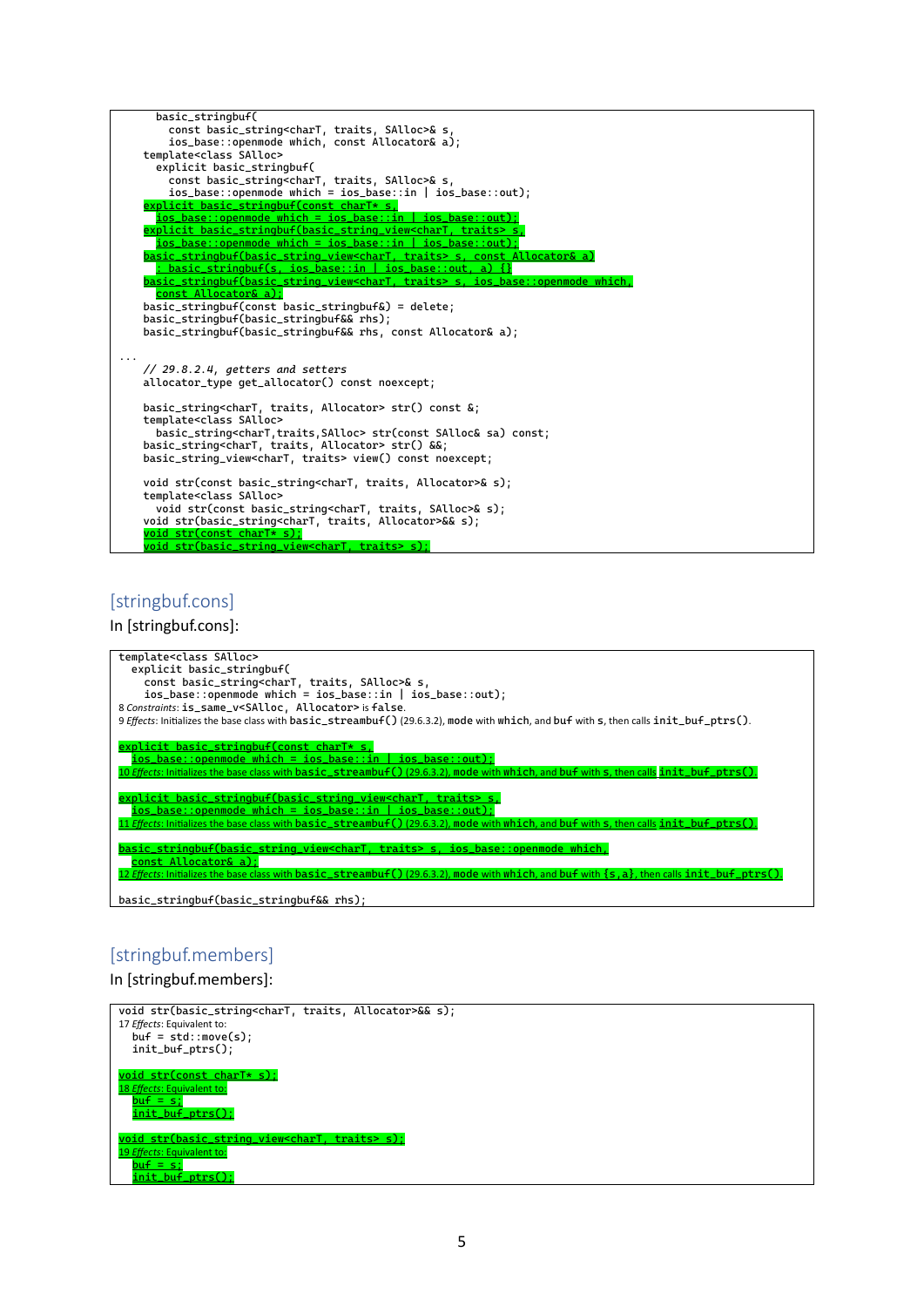#### [istringstream.general]

In [istringstream.general], in the synopsis, add the proposed overloads:

... *// 29.8.3.2, constructors* basic\_istringstream() : basic\_istringstream(ios\_base::in) {} explicit basic\_istringstream(ios\_base::openmode which); explicit basic\_istringstream( const basic\_string<charT, traits, Allocator>& s,  $ios\_base::openmode$  which =  $ios\_base::in$ ; basic\_istringstream(ios\_base::openmode which, const Allocator& a); explicit basic\_istringstream( basic\_string<charT, traits, Allocator>&& s, ios\_base::openmode which = ios\_base::in); template<class SAlloc> basic\_istringstream( const basic\_string<charT, traits, SAlloc>& s, const Allocator& a) : basic\_istringstream(s, ios\_base::in, a) {} template<class SAlloc> basic\_istringstream( const basic\_string<charT, traits, SAlloc>& s, ios\_base::openmode which, const Allocator& a); template<class SAlloc> explicit basic\_istringstream( const basic\_string<charT, traits, SAlloc>& s, ios\_base::openmode which = ios\_base::in); explicit basic\_istringstream(const charT:  $\left[$ ios\_base::openmode which = ios\_base::in); explicit basic\_istringstream(basic\_string\_view<charT, traits> ios\_base::openmode which = ios\_base::in); basic\_istringstream(basic\_string\_view<charT, traits> s, const Allocator& a) : basic\_istringstream(s, ios\_base::in, a) {} basic\_istringstream(basic\_string\_view<charT const Allocator& a); basic\_istringstream(const basic\_istringstream&) = delete; basic\_istringstream(basic\_istringstream&& rhs); ... *// 29.8.3.4, members* basic\_stringbuf<charT, traits, Allocator>\* rdbuf() const; basic\_string<charT, traits, Allocator> str() const &; template<class SAlloc> basic\_string<charT,traits,SAlloc> str(const SAlloc& sa) const; basic\_string<charT, traits, Allocator> str() &&; basic\_string\_view<charT, traits> view() const noexcept; void str(const basic\_string<charT, traits, Allocator>& s); template<class SAlloc> void str(const basic\_string<charT, traits, SAlloc>& s); void str(basic\_string<charT, traits, Allocator>&& s); void str(const charT\* s);  $\gamma$ oid str $\Gamma$ basic string view $<$ 

#### [istringstream.cons]

In [istringstream.cons]:

```
template<class SAlloc>
   explicit basic_istringstream(
 const basic_string<charT, traits, SAlloc>& s,
 ios_base::openmode which = ios_base::in);
6 Effects: Initializes the base class with basic_istream<charT, traits>(addressof(sb)) (29.7.4.2), and sb with basic_string-
  \overline{\text{but}} <charT, traits, Allocator>(s, which | ios_base::in) (29.8.2.2).
explicit basic_istringstream(const charT* s,
 ios_base::openmode which = ios_base::in);
 7 Effects: Initializes the base class with basic_istream<charT, traits>(addressof(sb)) (29.7.4.2) and sb with basic_string-
  buf<charT, traits, Allocator>(s, which | ios_base::in) (29.8.2.2).
explicit basic_istringstream(basic_string_view<charT, traits>
  {\tt iso\_base::openmode} which = ios_base::in);
  8 Effects: Initializes the base class with basic_istream<charT, traits>(addressof(sb)) (29.7.4.2) and sb with basic_string-
  buf<charT, traits, Allocator>(s, which | ios_base::in) (29.8.2.2).
      basic_istringstream(basic_string_view<charT, traits> s, ios_base::openmode which,
   const Allocator& a);
9 Effects: Initializes the base class with basic_istream<charT, traits>(addressof(sb)) (29.7.4.2) and sb with basic_string-
  buf<charT, traits, Allocator>(s, which | ios_base::in, a) (29.8.2.2).
basic_istringstream(basic_istringstream&& rhs);
```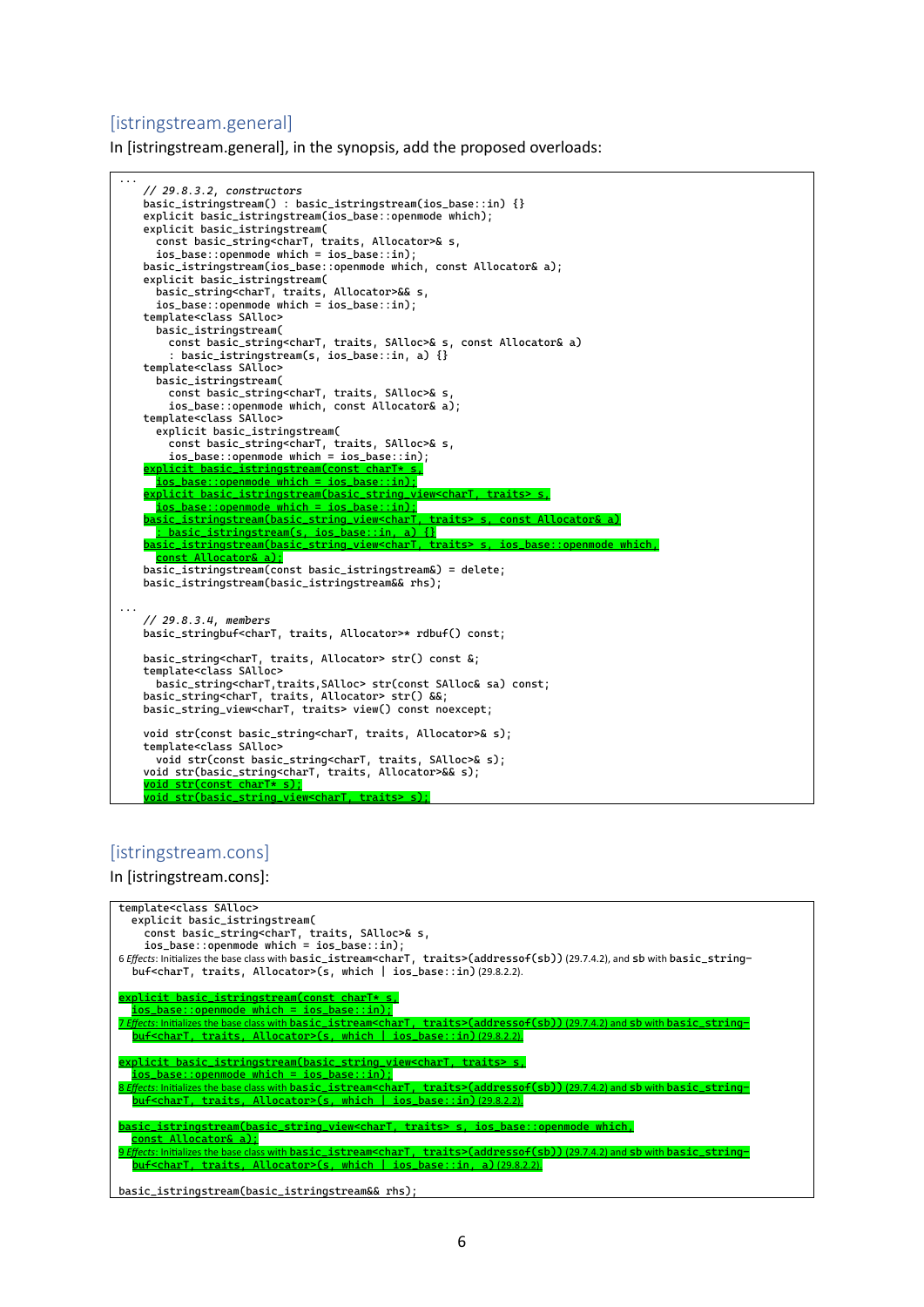#### [istringstream.members]

In [istringstream.members]:

void str(basic\_string<charT, traits, Allocator>&& s); 8 *Effects*: Equivalent to: rdbuf()->str(std::move(s)); oid str(const charT\* s); **Pint to: rdbuf()->str(s);** oid str(basic\_string\_view<charT, traits> s); 10 *Effects*: Equivalent to: rdbuf()->str(s);

## [ostringstream.general]

In [ostringstream.general], in the synopsis, add the proposed overloads:



#### [ostringstream.cons]

In [ostringstream.cons]:

```
template<class SAlloc>
   explicit basic_ostringstream(
 const basic_string<charT, traits, SAlloc>& s,
 ios_base::openmode which = ios_base::out);
6 Constraints: is_same_v<SAlloc, Allocator> is false.
7 Effects: Initializes the base class with basic_ostream<charT, traits>(addressof(sb)) (29.7.5.2), and sb with basic_string-
  buf<charT, traits, Allocator>(s, which | ios_base::out) (29.8.2.2).
```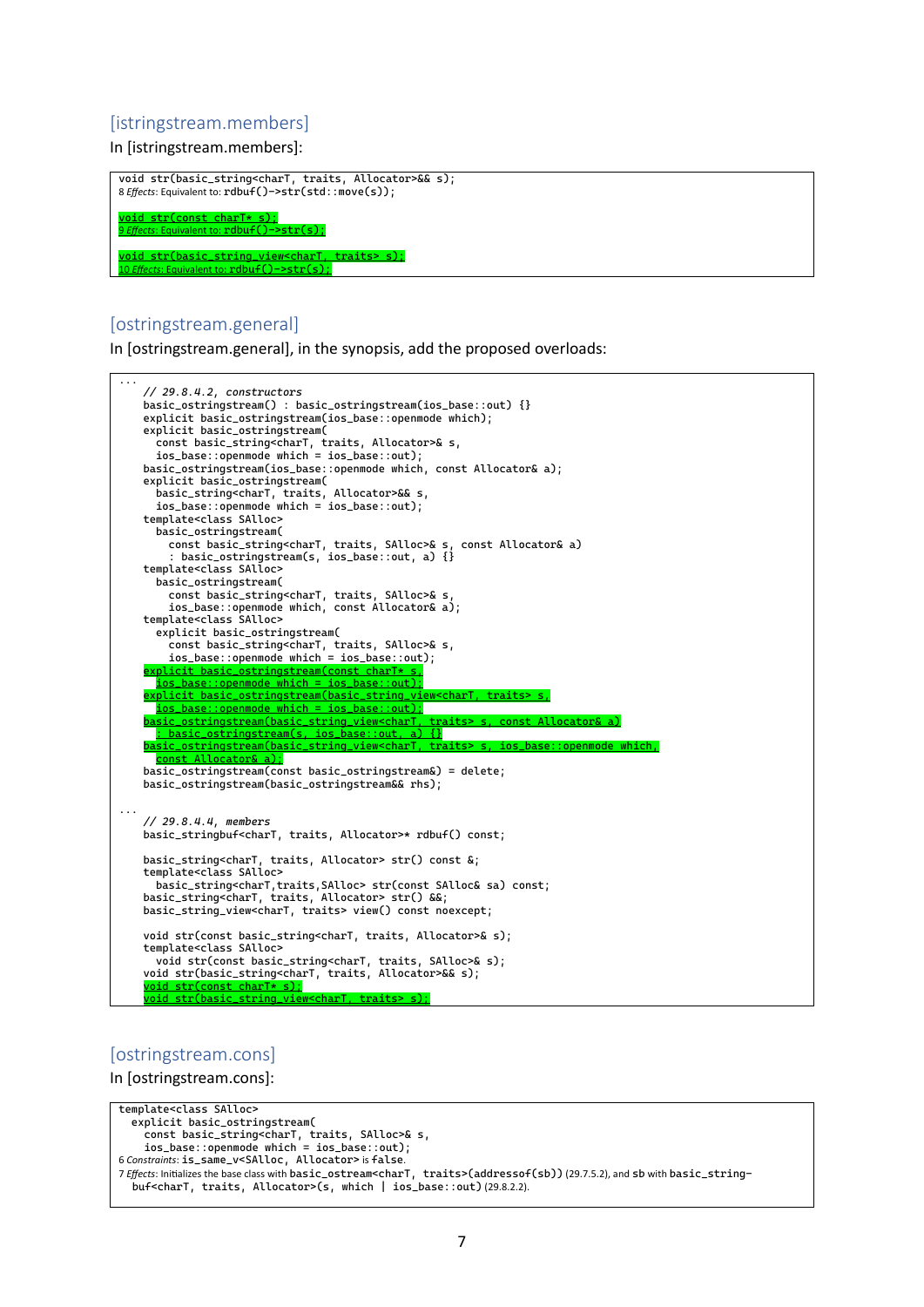| explicit basic_ostringstream(const charT* s,<br>$ios\_base::openmode which = iso\_base::out$ ;<br>traits>(addressof(sb))(29.7.5.2) and sb with basic_string-<br>8 Effects: Initializes the base class with basic_ostream <chart,<br><math>buf</math> -chart, traits, Allocator&gt;(s, which   ios_base::out) (29.8.2.2).</chart,<br>                                                 |
|--------------------------------------------------------------------------------------------------------------------------------------------------------------------------------------------------------------------------------------------------------------------------------------------------------------------------------------------------------------------------------------|
| explicit basic_ostringstream(basic_string_view <chart, traits=""> s,<br/><math>ios\_base::openmode which = iso\_base::out</math>;<br/>9 Effects: Initializes the base class with basic_ostream<chart, traits="">(addressof(sb))(29.7.5.2) and sb with basic_string-<br/><math>buf&lt;</math>charT, traits, Allocator&gt;(s, which   ios_base::out) (29.8.2.2).</chart,></chart,>     |
| basic_ostringstream(basic_string_view <chart, traits=""> s, ios_base::openmode which,<br/>const Allocator&amp; a):<br/>10 <i>Effects</i>: Initializes the base class with basic_ostream<chart, traits="">(addressof(sb))(29.7.5.2) and sb with basic_string-<br/><math>buf</math><chart, allocator="" traits,="">(s, which   ios_base::out, a)(29.8.2.2).</chart,></chart,></chart,> |
| basic_ostringstream(basic_ostringstream&& rhs);                                                                                                                                                                                                                                                                                                                                      |

#### [ostringstream.members]

In [ostringstream.members]:



#### [stringstream.general]

In [stringstream.general], in the synopsis, add the proposed overloads:

```
...
    // 29.8.5.2, constructors
   basic_stringstream() : basic_stringstream(ios_base::out | ios_base::in) {}
   explicit basic_stringstream(ios_base::openmode which);
   explicit basic_stringstream(
    const basic_string<charT, traits, Allocator>& s,
    ios_base::openmode which = ios_base::out | ios_base::in);
   basic_stringstream(ios_base::openmode which, const Allocator& a);
   explicit basic_stringstream(
      basic_string<charT, traits, Allocator>&& s,
      ios_base::openmode which = ios_base::out | ios_base::in);
   template<class SAlloc>
      basic_stringstream(
        const basic_string<charT, traits, SAlloc>& s, const Allocator& a)
         : basic_stringstream(s, ios_base::out | ios_base::in, a) {}
   template<class SAlloc>
      basic_stringstream(
        const basic_string<charT, traits, SAlloc>& s,
    ios_base::openmode which, const Allocator& a);
   template<class SAlloc>
      explicit basic_stringstream(
        const basic_string<charT, traits, SAlloc>& s,
        ios_base::openmode which = ios_base::out | ios_base::in);
   explicit basic_stringstream(const charT* s,
    ios_base::openmode which = ios_base::out | ios_base::in);
   explicit basic_stringstream(basic_string_view<charT, traits> s,
   {\tt iso\_base::openmode} which = ios_base::out | ios_base::in);
   basic_stringstream(basic_string_view<charT, traits> s, const Allocator& a)
    : basic_stringstream(s, ios_base::out | ios_base::in, a) {}
   basic_stringstream(basic_string_view<charT, traits> s, ios_base::openmode which,
      const Allocator& a);
   basic_stringstream(const basic_stringstream&) = delete;
   basic_stringstream(basic_stringstream&& rhs);
...
   // 29.8.5.4, members
   basic_stringbuf<charT, traits, Allocator>* rdbuf() const;
   basic_string<charT, traits, Allocator> str() const &;
   template<class SAlloc>
      basic_string<charT,traits,SAlloc> str(const SAlloc& sa) const;
   basic_string<charT, traits, Allocator> str() &&;
   basic_string_view<charT, traits> view() const noexcept;
   void str(const basic_string<charT, traits, Allocator>& s);
   template<class SAlloc>
      void str(const basic_string<charT, traits, SAlloc>& s);
   void str(basic_string<charT, traits, Allocator>&& s);
```